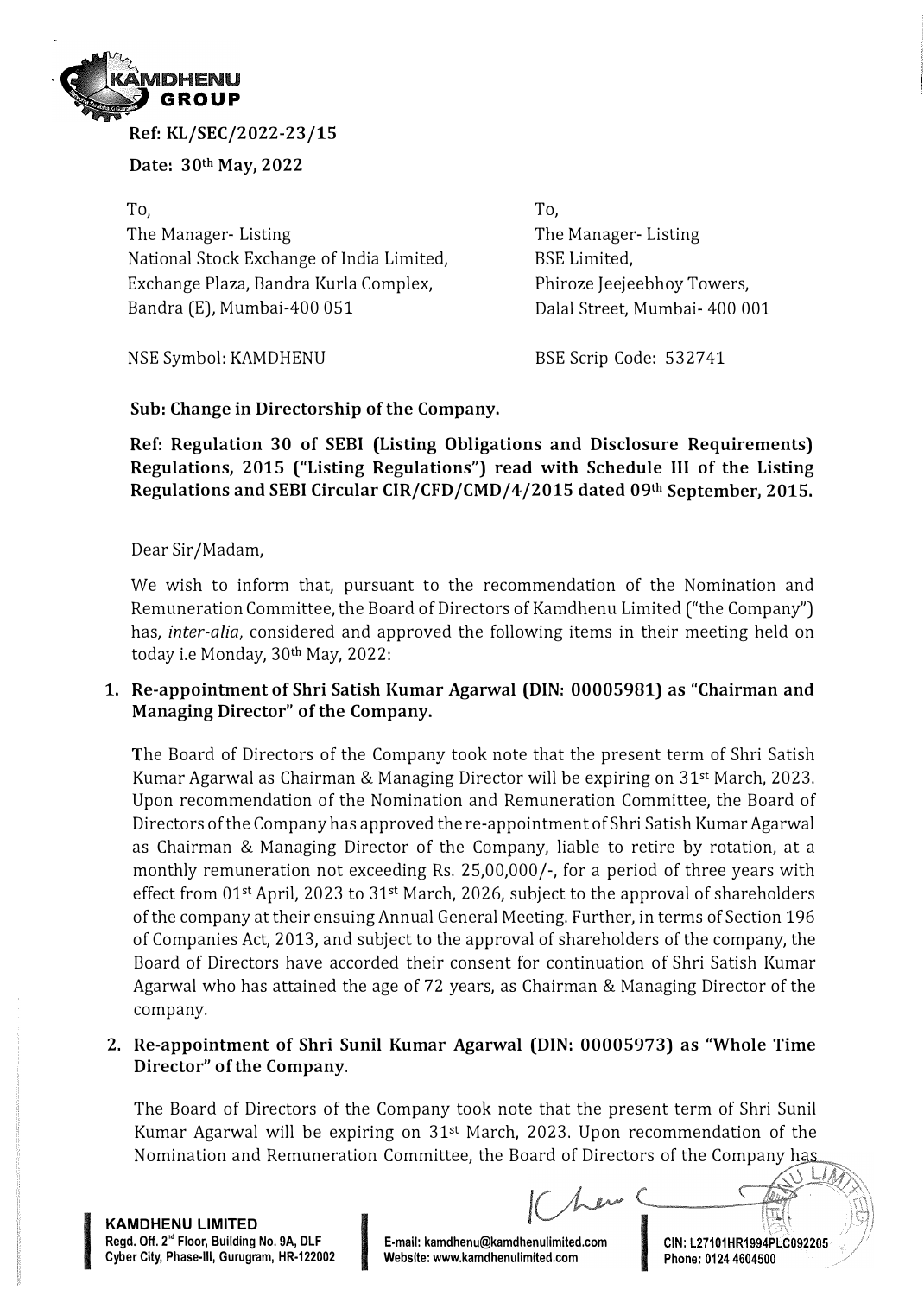approved the re-appointment of Shri Sunil Kumar Agarwal as Whole Time Director of the Company, liable to retire by rotation, at a monthly remuneration not exceeding Rs. 25,00,000/-, for a period of three years with effect from 01st April, 2023 to 31st March, 2026, subject to the approval of shareholders of the company at their ensuing Annual General Meeting.

## **3. Re-appointment of Shri Sa chin Agarwal (DIN: 01188710) as "Whole - time Director" of the Company.**

The Board of Directors of the Company took note that the present term of Shri Sachin Agarwal will be expiring on 31st March, 2023. Upon recommendation of the Nomination and Remuneration Committee, the Board of Directors of the Company has approved the re-appointment of Shri Sachin Agarwal as Whole Time Director, liable to retire by rotation, at a monthly remuneration not exceeding Rs. 25,00,000/-, for a period of three years with effect from 01st April, 2023 to 31st March, 2026, subject to the approval of shareholders of the company at their ensuing Annual General Meeting.

## **4. Re-designation of Shri Saurabh Agarwal (DIN: 00005970) as Non-Executive and Non - Independent Director of the Company.**

Upon recommendation of the Nomination and Remuneration Committee, the Board of Directors of the Company has accorded their consent and approved to re-designate Shri Saurabh Agarwal as Non- Executive and Non - Independent Director of the Company, liable to retire by rotation, with effect from 01st June, 2022, subject to the approval of shareholders of the company at their ensuing Annual General Meeting.

## **5. Re-appointment of Shri Madhusudan Agarwal (DIN: 00338537) as an Independent Director of the Company.**

The Board of Directors of the Company took note that the present term of Shri Madhusudan Agarwal will be expiring on 21st May, 2023. Upon recommendation of the Nomination and Remuneration Committee, the Board of Directors of the Company has approved the re-appointment of Shri Madhusudan Agarwal as Independent Director in the category of Non - Executive Director of the company, for the second term of 5 consecutive years w.e.f 22nd May, 2023 to 21st May, 2028, subject to the approval of shareholders of the company at their ensuing Annual General Meeting.

## **6. Appointment of Smt. Pravin Tripathi (DIN: 06913463) as Additional Director in the category of Independent Director of the Company.**

Upon recommendation of the Nomination and Remuneration Committee, the Board of Directors of the Company has approved the appointment of Smt. Pravin Tripathi as an Additional Director in the category of Independent Director of the company, for a term of

IChenc

ベリノ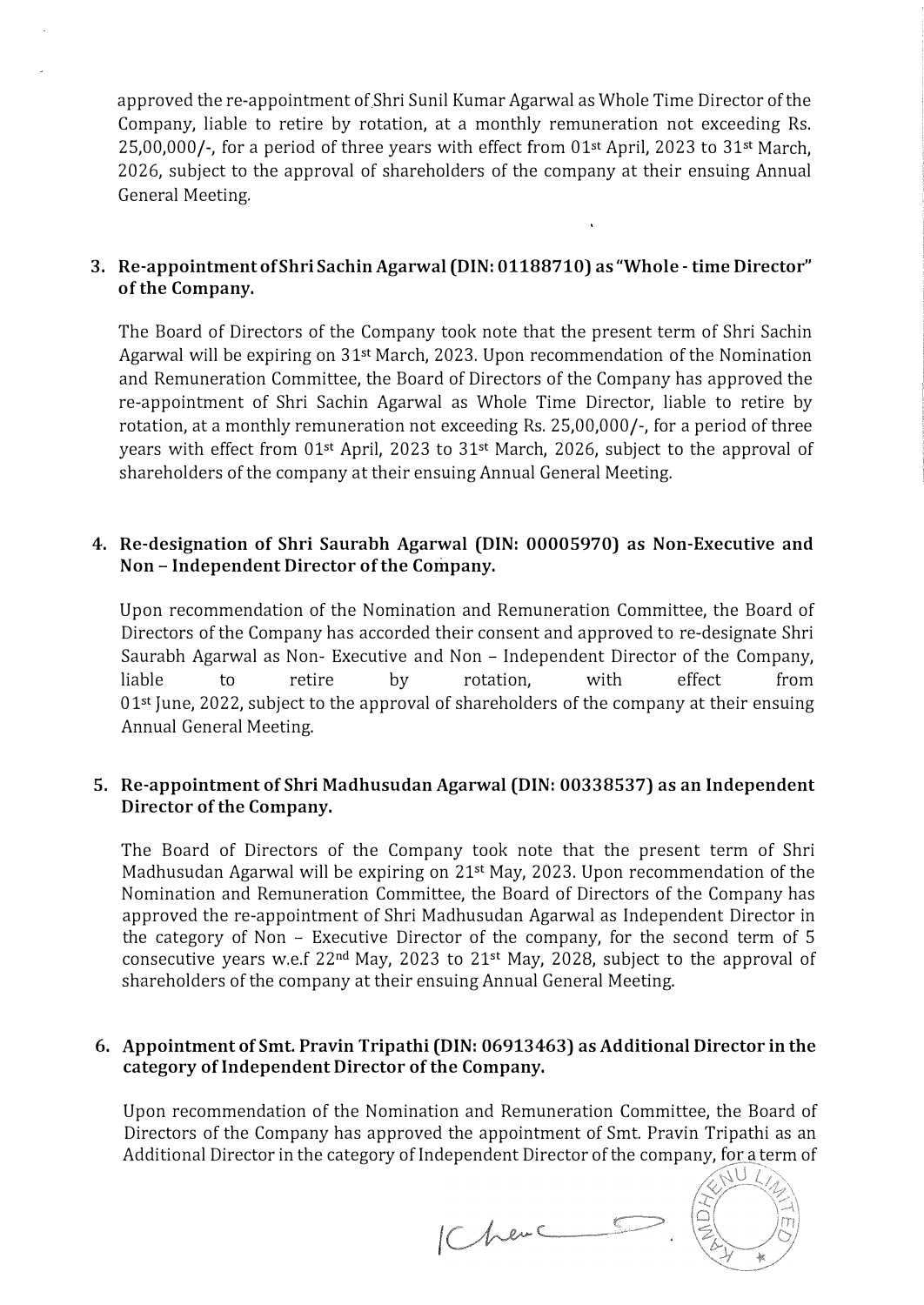5 years w.e.f 30th May, 2022, and subject to the approval of shareholders of the company at their ensuing Annual General Meeting. Further, pursuant to Regulation 17(1A) of SEBI (Listing Obligations and Disclosures Requirements) 2015 and upon recommendation of Nomanation and Remuneraion Committee, subject to the approval of Shareholders of the company at their ensuing Annual General Meeting, the Board of Directors of the company has approved the continuation of Smt. Pravin Tripathi as Independent Director who shall be attaining the age of 75 years during her tenure as Independent Director of the Company.

Further, the Board also noted that none of the Directors are debarred by virtue of any order of SEBI or any other statutory authority from holding office of director of the company.

Disclosures required pursuant to Regulation 30 read with Para A of Part A of Schedule III of SEBI Listing Regulations and SEBI Circular CIR/CFD/CMD/4/2015 dated 09th September, 2015 is enclosed as **Annexure - I.** 

We request you to kindly take the same on records.

Thanking you,

Yours faithfully,

**For Kamdhenu Limited** 

K trent ,, **Khem Chand,**  $\begin{bmatrix} 0 \\ 1 \end{bmatrix}$ **,**  $\begin{bmatrix} 1 \\ 2 \end{bmatrix}$ **Company Secretary & Compliance Officer** �.- ,

**Encl.: as above.**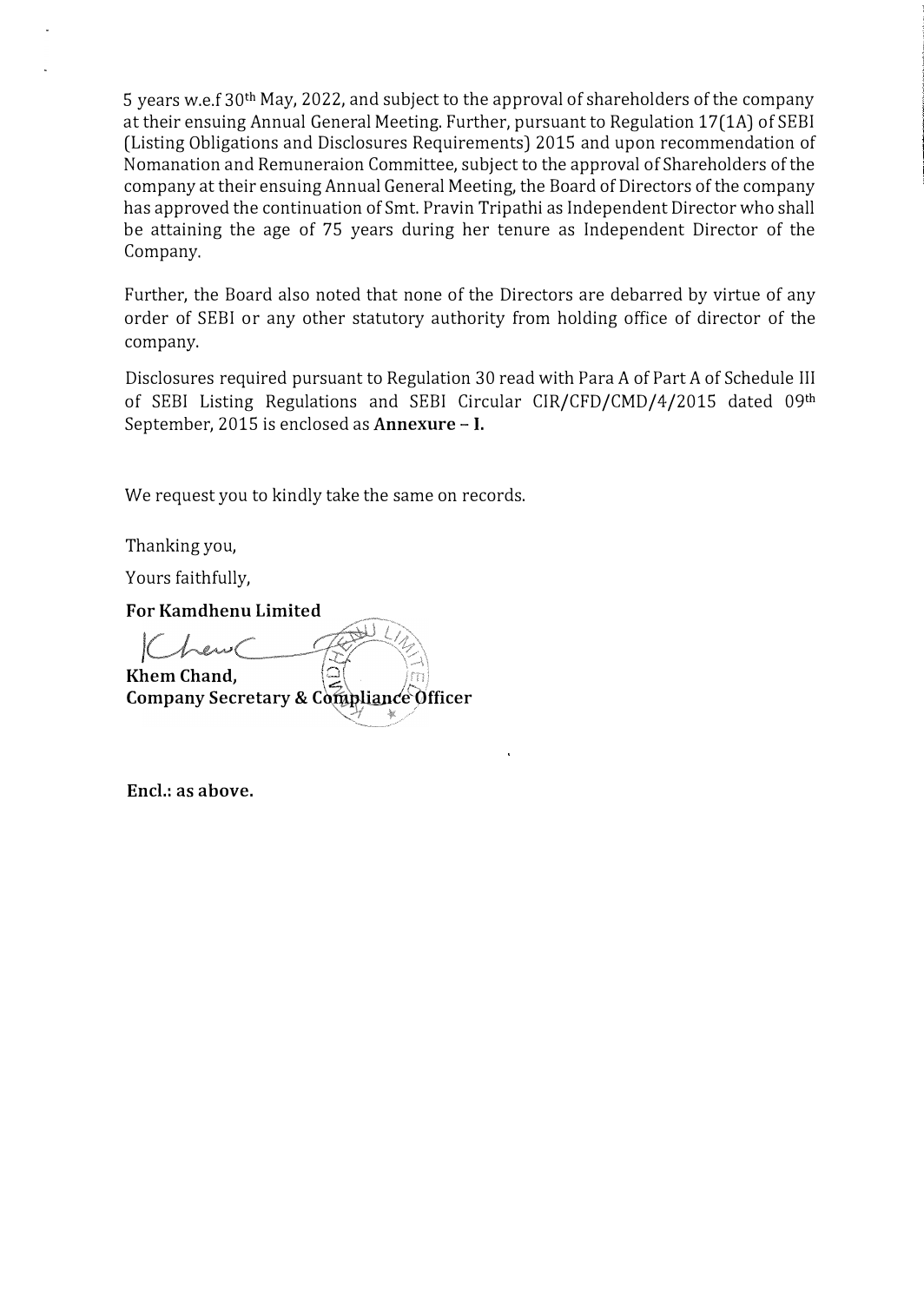**Disclosures under Regulation 30 of SEBI (Listing Obligations and Disclosures Requirements) Regulations, 2015 and SEBI Circular CIR/CFD/CMD/4/2015 dated 09th September, 2015.** 

| S.N          | Particular                                                                                         | Shri<br>Satish<br>Kumar                                                                                                                                                                                                                                                                                                                                                                      | Shri<br>Sunil<br>Kumar                                                                                                                                                                                                                                                                                                                                                                                      | Shri Sachin Agarwal                                                                                                                                                                                                                                                                                                                                               | Shri<br>Saurabh                                                                                                                                                                                                                                                                                                                                           | Shri Madhusudan                                                                                                                                                                                                                                                                                                | Smt.<br>Pravin                                                                                                                                                                                                                                                                                                                                 |
|--------------|----------------------------------------------------------------------------------------------------|----------------------------------------------------------------------------------------------------------------------------------------------------------------------------------------------------------------------------------------------------------------------------------------------------------------------------------------------------------------------------------------------|-------------------------------------------------------------------------------------------------------------------------------------------------------------------------------------------------------------------------------------------------------------------------------------------------------------------------------------------------------------------------------------------------------------|-------------------------------------------------------------------------------------------------------------------------------------------------------------------------------------------------------------------------------------------------------------------------------------------------------------------------------------------------------------------|-----------------------------------------------------------------------------------------------------------------------------------------------------------------------------------------------------------------------------------------------------------------------------------------------------------------------------------------------------------|----------------------------------------------------------------------------------------------------------------------------------------------------------------------------------------------------------------------------------------------------------------------------------------------------------------|------------------------------------------------------------------------------------------------------------------------------------------------------------------------------------------------------------------------------------------------------------------------------------------------------------------------------------------------|
| $\mathbf{o}$ |                                                                                                    | Agarwal                                                                                                                                                                                                                                                                                                                                                                                      | Agarwal                                                                                                                                                                                                                                                                                                                                                                                                     |                                                                                                                                                                                                                                                                                                                                                                   | Agarwal                                                                                                                                                                                                                                                                                                                                                   | Agarwal                                                                                                                                                                                                                                                                                                        | Tripathi                                                                                                                                                                                                                                                                                                                                       |
| 1.           | Reason<br>for<br>viz.<br>change<br>appointment,<br>resignation,<br>removal, death<br>or otherwise; | Re-appointment:<br>The present term of Shri<br>Satish Kumar Agarwal<br>will be expiring on 31st<br>March,<br>2023. He<br>is<br>re-appointed for a further<br>period of 3 years w.e.f<br>01.04.2023<br>to<br>31.03.2026.                                                                                                                                                                      | Re-appointment:<br>The present term of Shri<br>Sunil Kumar Agarwal will<br>be expiring on 31 <sup>st</sup> March,<br>2023. He is re-appointed<br>for a further period of 3<br>years w.e.f 01.04.2023 to<br>31.03.2026.                                                                                                                                                                                      | Re-appointment:<br>The present term of<br>Shri Sachin Agarwal<br>will be expiring on 31 <sup>st</sup><br>March, 2023. He is<br>re-appointed<br>for<br>further period of 3<br>years w.e.f 01.04.2023<br>to 31.03.2026.                                                                                                                                             | Re-designation:<br>Shri<br>Saurabh<br>Agarwal<br>is<br>re-designated<br>as<br>&<br>Non-<br>executive<br>Independent<br>Non-<br>of<br>the<br>Director<br>w.e.f<br>company<br>01.06.2022.                                                                                                                                                                   | Re-appointment:<br>The present term<br>Shri<br>Madhusudan<br>will<br>Agarwal<br>be<br>expiring on 21st May,<br>2023.<br>He<br>is<br>re-appointed for a<br>second term of 5<br>consecutive<br>years<br>w.e.f 22.05.2023.                                                                                        | Appointment:<br>Smt. Pravin Tripathi<br>appointed<br>is<br>as<br>Additional Director<br>in the category of<br>Independent<br><sub>of</sub><br>Director<br>the<br>w.e.f<br>Company<br>30.05.2022.                                                                                                                                               |
| 2.           | of<br>Date<br>appointment/e<br>essation & term<br>of<br>appointment;                               | Term of 3 year from 01st<br>April, 2023 to 31st March,<br>2026.                                                                                                                                                                                                                                                                                                                              | Term of 3 year from 01st<br>April, 2023 to 31st March,<br>2026.                                                                                                                                                                                                                                                                                                                                             | Term of 3 year from<br>01st April, 2023 to 31st<br>March, 2026.                                                                                                                                                                                                                                                                                                   | Re-designated<br>w.e.f<br>1st June, 2022.                                                                                                                                                                                                                                                                                                                 | Term of 5 years from<br>22nd May, 2023 to<br>21st May, 2028.                                                                                                                                                                                                                                                   | Term of 5 years from<br>30 <sup>th</sup> May, 2022 to<br>29th May, 2027.                                                                                                                                                                                                                                                                       |
| 3.           | Brief Profile;                                                                                     | Satish<br>Shri<br>Kumar<br>Agarwal, Gold Medalist in<br>B.E. (Mech.) from Banaras<br>Hindu University is the<br>founder of Kamdhenu<br>Limited. He has extensive<br>industrial experience of<br>50 years and has played<br>pivotal role in the success<br>of the Kamdhenu Limited.<br>In the year 1994, he<br>founded the Kamdhenu<br>Limited with a single unit<br>for manufacturing of HSD | Shri Sunil Kumar Agarwal<br>is amongst the founder<br>members of Kamdhenu<br>Limited, who is taking the<br>company to new heights<br>of success and glory. He<br>has been potent force<br>behind the strong and<br>efficient<br>Kamdhenu<br>marketing network that<br>spreads out across the<br>country. He has achieved<br>his B.E. (Chemical) from<br>Harcourt Butler Technical<br>University,<br>Kanpur, | Shri Sachin Agarwal is<br>BE<br>in<br>Industrial<br>Engineering from R.V.<br>College of Engineering,<br>Bangaluru<br>and<br>collected<br>thereafter<br>MBA<br>degree<br>in<br>International<br>Management from UK.<br>He joined Kamdhenu<br>Limited in 2002. Shri<br>Sachin Agarwal is a<br>young and vibrant face<br>of<br>the<br>company's<br>management<br>and | Shri<br>Saurabh<br>Agarwal is a dynamic<br>entrepreneur having<br>technical expertise in<br>operations.<br>plant<br>Shri<br>Saurabh<br>Agarwal has been in<br>association<br>with<br>Kamdhenu Limited<br>since 1998,<br>after<br>completing<br>B.E.(Mech.) from R.V.<br>College<br>$\sim$ of<br>Engineering.<br>Bengalury $\beta$ y dint of \consultancy, | Madhusudan<br>Shri<br>Agarwal, University<br>of Delhi alumnus, is a<br>fellow member of<br>The<br>Institute<br>of<br>Chartered<br>Accountants of India<br>(ICAI) since 1987. He<br>has more than three<br>decades<br>Ωf<br>professional<br>experience<br>in the<br>field<br>of<br>audit,<br>management<br>tax, | Smt. Pravin Tripathi<br>is a former Indian<br>Audit & Accounts<br>[IA&AS]<br>Service<br>Officer of 1973 batch<br>with more than 4<br>decades<br>οf<br>experience in<br>the<br>field<br>of<br>Audit &<br>She held<br>Accounts.<br>various<br>senior<br>including<br>positions<br>that<br>of<br>Deputy<br>Comptroller<br>&<br>Auditor General of |